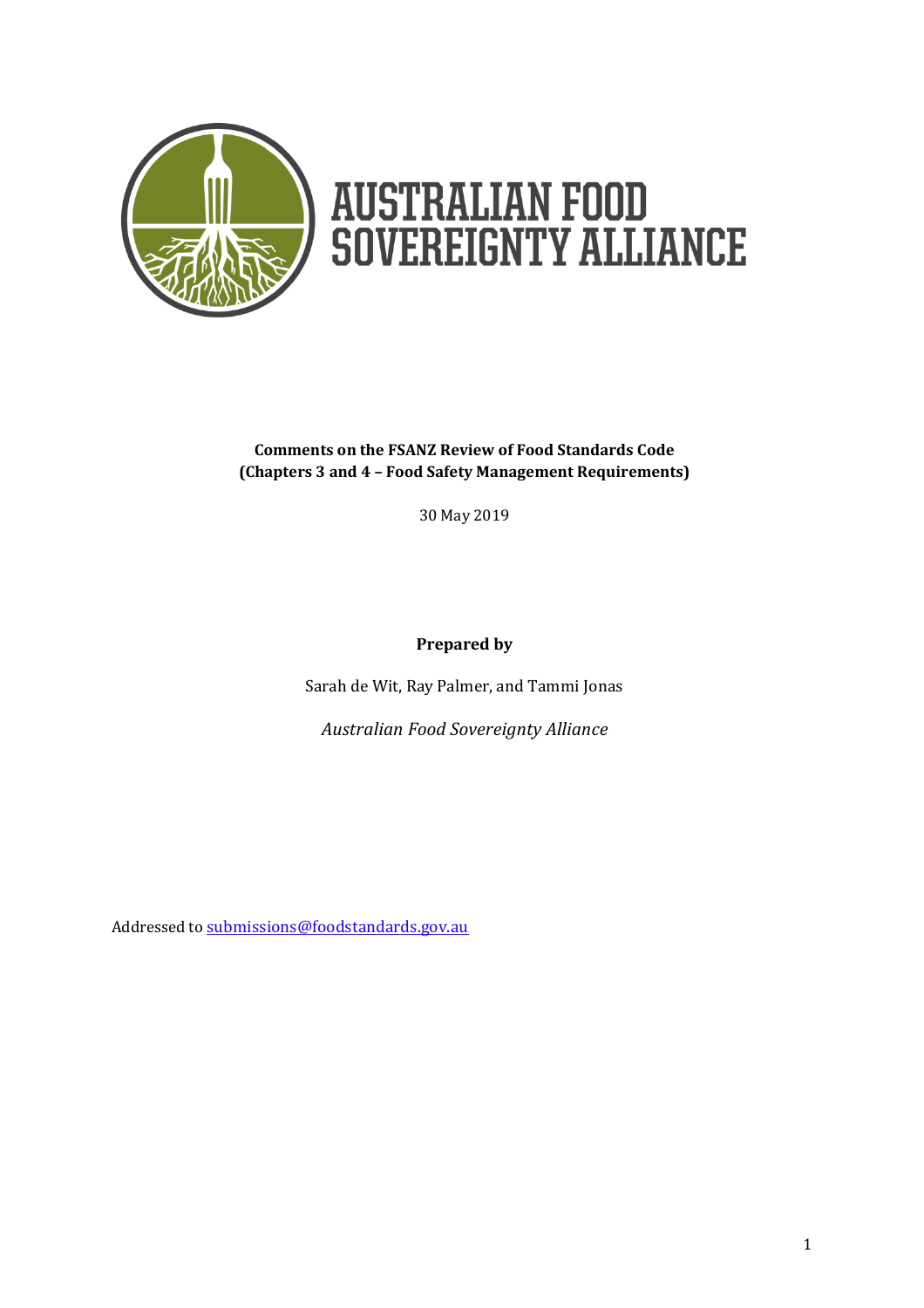| ABOUT THE AUSTRALIAN FOOD SOVEREIGNTY ALLIANCE (AFSA)                                             | 3  |  |
|---------------------------------------------------------------------------------------------------|----|--|
| <b>CONTEXT</b>                                                                                    |    |  |
| <b>RECOMMENDATIONS</b>                                                                            | 6  |  |
| <b>KEY ISSUES</b>                                                                                 |    |  |
| THE CASE GIVEN FOR INCREASED REGULATION IS EXTREMELY WEAK                                         | 7  |  |
| LACK OF SUPPORT FROM THE INDUSTRY                                                                 | 8  |  |
| INCREASED REGULATION WOULD REDUCE ACCESS TO FRESH, LOCAL FRUIT AND VEGETABLES TO THE DETRIMENT OF |    |  |
| <b>PUBLIC HEALTH</b>                                                                              | 9  |  |
| <b>RISK: SCALE MATTERS</b>                                                                        | 10 |  |
| <b>ABOUT FOOD SOVEREIGNTY</b>                                                                     | 12 |  |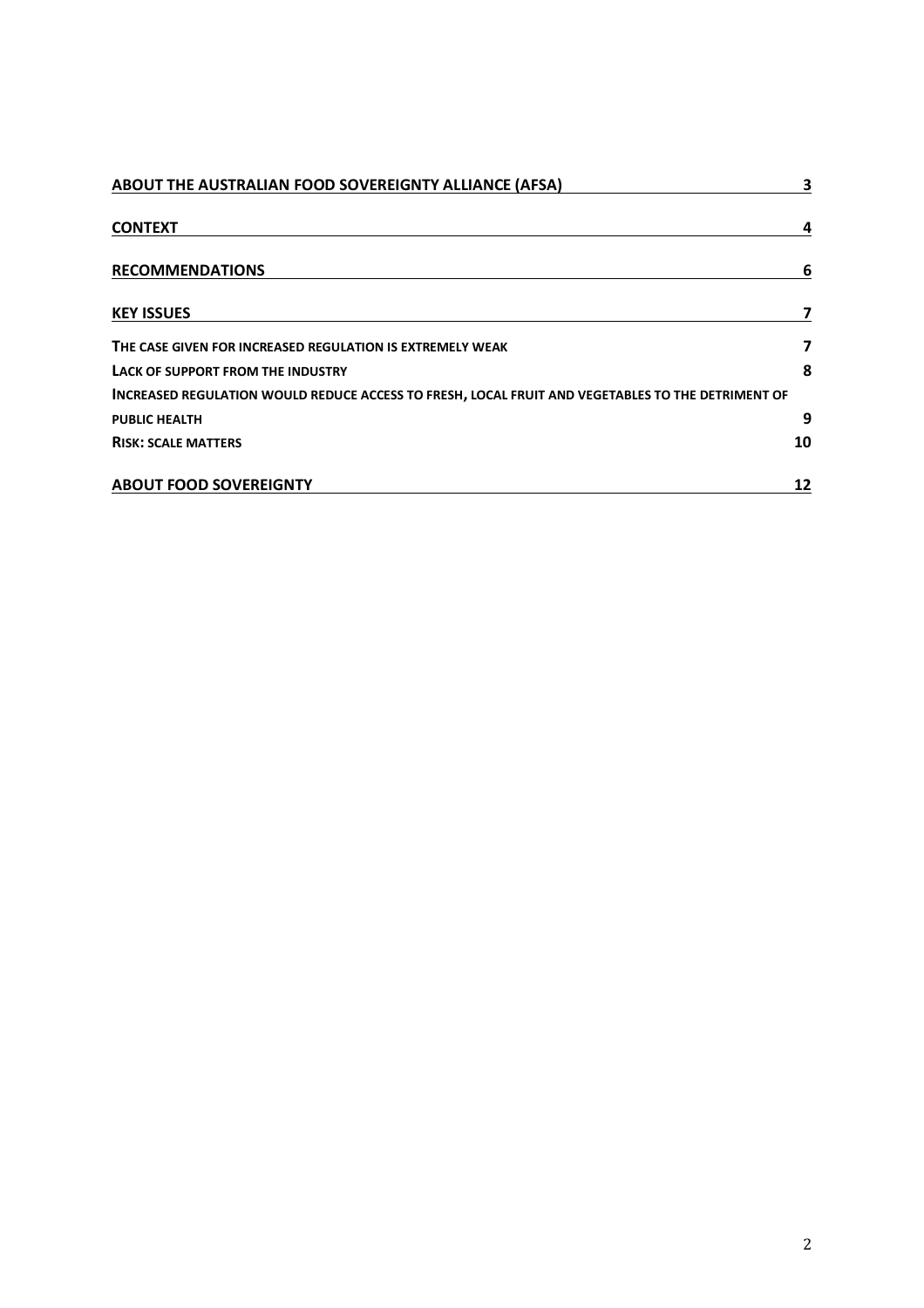# About the Australian Food Sovereignty Alliance (AFSA)

The Australian Food Sovereignty Alliance (AFSA) is a farmer-led organisation made up of organisations and individuals working together towards a food system in which people can create, manage, and choose their food system. AFSA is an independent organisation and is not aligned with any political party. We have around 700 farmer, individual, and organisational members.

AFSA provides a balanced voice to represent farmers. We connect small- and medium-scale Australian farmers for farmer-to-farmer knowledge sharing, work with all levels of government for scaleappropriate and consistent regulations and standards for agriculture, and advocate for fair pricing for those selling to the domestic market.

We are part of a robust global network of civil society organisations involved in food sovereignty and food security policy development and advocacy. We are members of the International Planning Committee for Food Sovereignty (IPC), La Via Campesina – the global movement of peasant farmers, and Urgenci: the International Network for Community-Supported Agriculture, and work regularly with Slow Food International and its Australian chapters. We also support the Australasian representative on the Civil Society Mechanism (CSM), which relates to the Committee on World Food Security (CFS).

Our vision is to enable regenerative farming businesses to thrive. Australians care now more than ever about the way their food is produced, including its social and environmental impacts. Food produced on small regenerative farms is increasingly in demand, and government is bound to heed changing community expectations and facilitate and encourages the growth and viability of regenerative agriculture, thereby protecting the environment and human and animal health.

As a key stakeholder and representative body of small- and medium-scale producers Australia-wide, AFSA is appreciative of the opportunity to participate in this round of public consultation and look forward to participating in the second round as anticipated by FSANZ.

We do not seek to make comment on the Food Service aspect of FSANZ's Review of Food Standards Code (Chapters 3 and 4 – Food Safety Management Requirements).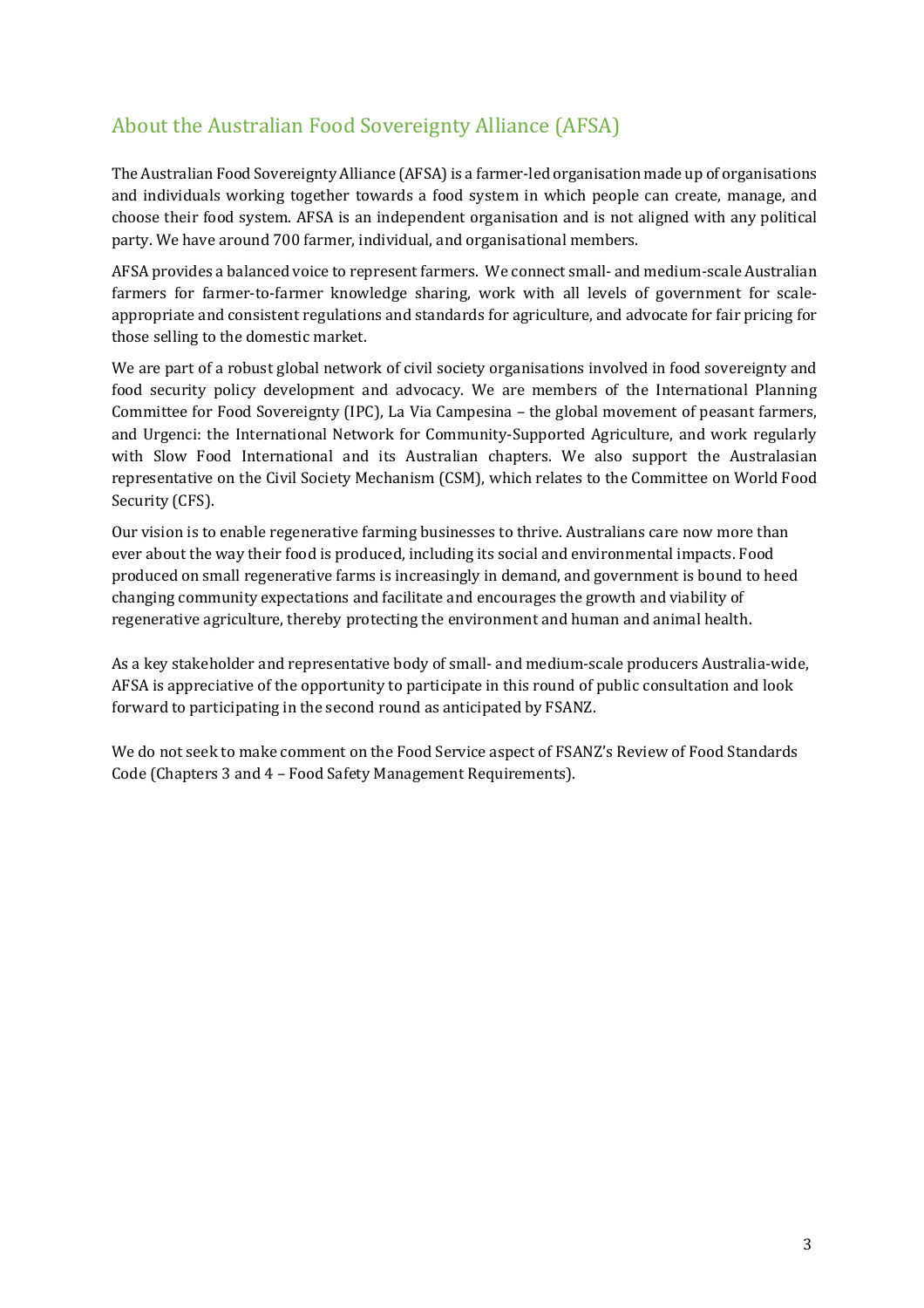# Context

l

On 3 May 2019, Food Standards Australia New Zealand (**FSANZ**) released an information paper (the **Information Paper**) on its proposed approach to a review of food safety standards in the Food Standards Code (the **Review**).

The intention is to create a consistent and up-to-date approach to food safety management with particular regard to so-called "high-risk horticulture," which includes a list of leafy green vegetables, melons, berries, sprouts, and ready-to-eat minimally processed fruits and vegetables. In light of the 2018 listeria outbreak in rockmelons produced at Rombola Family Farms in Nericon NSW, the timing of the Review is unsurprising. However, reactive regulation is often ineffective at achieving its stated aims, and can create a spiral of perverse outcomes as many caught up in new regulations are not the intended targets.

A variety of food safety measures are already in place to mitigate the risks of listeria, salmonella, campylobacter and other pathogens, and all Australian producers identified as responsible for the outbreaks used as justification for the proposed Review have quality assurance (QA) and traceability arrangements in place. <sup>1</sup> In FSANZ's 2011 Review, the question was whether existing industry programs are sufficient to manage food safety risks or whether regulation may be more appropriate.

FSANZ abandoned its earlier pursuit of increased regulation in 2014, stating: 'Microbiological data available from Australian surveys suggests a low level of contamination of fruits and vegetables in the Australian supply chain, although infrequent contamination with pathogenic microorganisms can occur. **The available evidence provides a high degree of confidence that Australians have access to safe fresh produce.**' (FSANZ, Abandonment – Proposal P1015, 21/02/14)

#### FSANZ further outlined its rationale for abandoning a path to increased regulation:

*The case for regulation as a tool to ensure those businesses not operating under an industry scheme are implementing preventative controls (i.e. option 1) is difficult to assess for a number of reasons:* 

- *lack of data attributing foodborne illness to horticultural produce grown by those businesses*
- *lack of data on the nature of these operations*
- *complexity of the supply chain*
- *implementation and enforcement issues.*

*Understanding the current food safety culture of these operations and what their needs are should be determined before further regulation is considered. This can be progressed through a collaborative approach between the horticulture industry and government so that targeted guidance, codes of practice, education materials and training can be developed and disseminated where needed. (FSANZ, Abandonment* 

<sup>1</sup> Proposal P1015 Review of foodborne illness associated with selected ready-to-eat fresh produce (December 2011) Supporting Document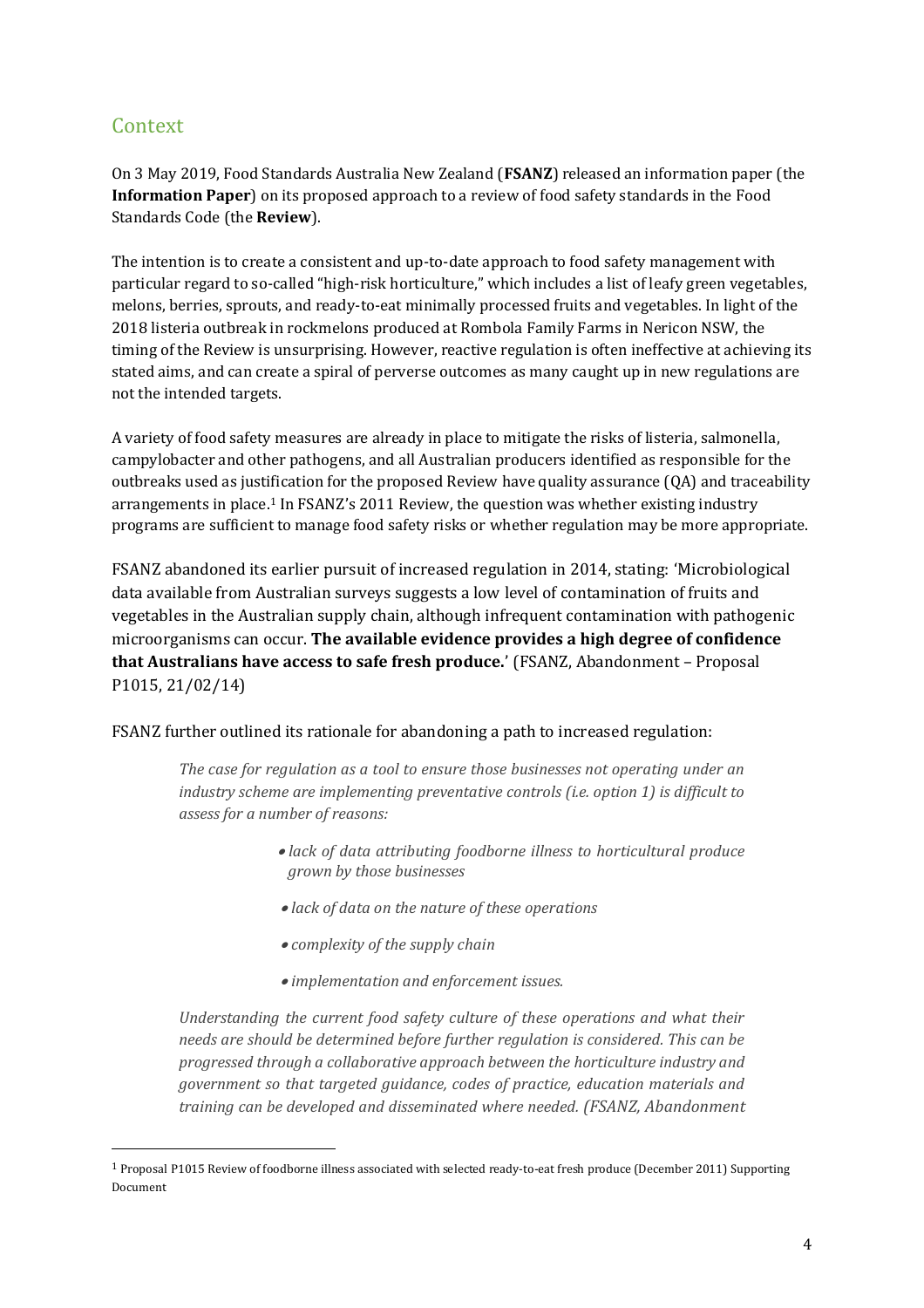### *– Proposal P1015, 21/02/14)*

However, in spite of the 2014 findings and assurances of public safety from Australian horticulture, 'FSANZ has now been asked to reconsider that finding and to investigate whether the non-regulatory efforts of industry and regulators require supplementation through regulation that adds to the basic requirement that food for sale must be safe and suitable.'

Strengthening consistency in food safety management and traceability throughout the food supply chain is the stated objective of this Review. Appropriate measures may be found by asking the right questions, including but not limited to:

- Are there weaknesses in the QA programs that audit produce sold through the supermarkets where contaminated produce has been sold?
- Will a national, mandatory regime for food safety effectively achieve a better result than current Freshcare and other supermarket food quality regimes?
- What are the links between pathogens and large-scale industrial farms or monocultures?
- What are the links between pathogens and small-scale agroecological farms?
- What proportion of those people affected by outbreaks have been immunocompromised or in a similar high risk demographic? What other public health measures can be implemented to prevent foodborne illness in vulnerable populations?

While it is currently beyond the scope of this proposed Review, how many people are made ill by fresh produce as compared with highly processed foods, allergens in foods, food additives, or chemical or active constituent residues? Is the risk of salmonella and campylobacter from fresh horticultural products the highest priority for better protection of public health?

From what can be compiled via publicly available FSANZ Food Incidents and Food Recalls websites, it is apparent that neither contains any incidents or recalls connected to small-scale agroecological farms. Our submission seeks to demystify the source and true cause of food safety management failures with a view to determine the correct regulatory approach (if any) necessary to resolve the failures. Our submission further seeks to put this Review in the scheme of the broader context of food sovereignty, which asserts everyone's right to access culturally-appropriate and nutritious food produced and distributed in ethical and ecologically-sound ways, and our right to democratically participate in the food and agriculture system.

The Information Paper rings alarm bells for Australia's many small-scale market gardeners. These small, diversified farms that are typically reliant on very few (if any) chemical inputs are vital to localised markets and urban, regional food bowls.<sup>2</sup> The key concern for them is whether increased regulation of large-scale industrial horticulture would also apply to their low-risk farming systems, most of which have traceability built into their direct-to-consumer sales models.

The proposed Primary Production and Processing Standard (the **Proposed Standard**) would amount to prohibitions on food sharing arrangements such as non-commercial farm-to-farm produce swaps. Further, such a standard would threaten the viability of small-scale farms while industrial-scale horticulture farms will continue business-as-usual under existing food safety QA

l

<sup>2</sup> For more information about regulating for resilient, equitable food systems and food bowls, FSANZ should refer to the work of FoodPrint Melbourne[. https://research.unimelb.edu.au/foodprint](https://research.unimelb.edu.au/foodprint-melbourne/home)[melbourne/home](https://research.unimelb.edu.au/foodprint-melbourne/home)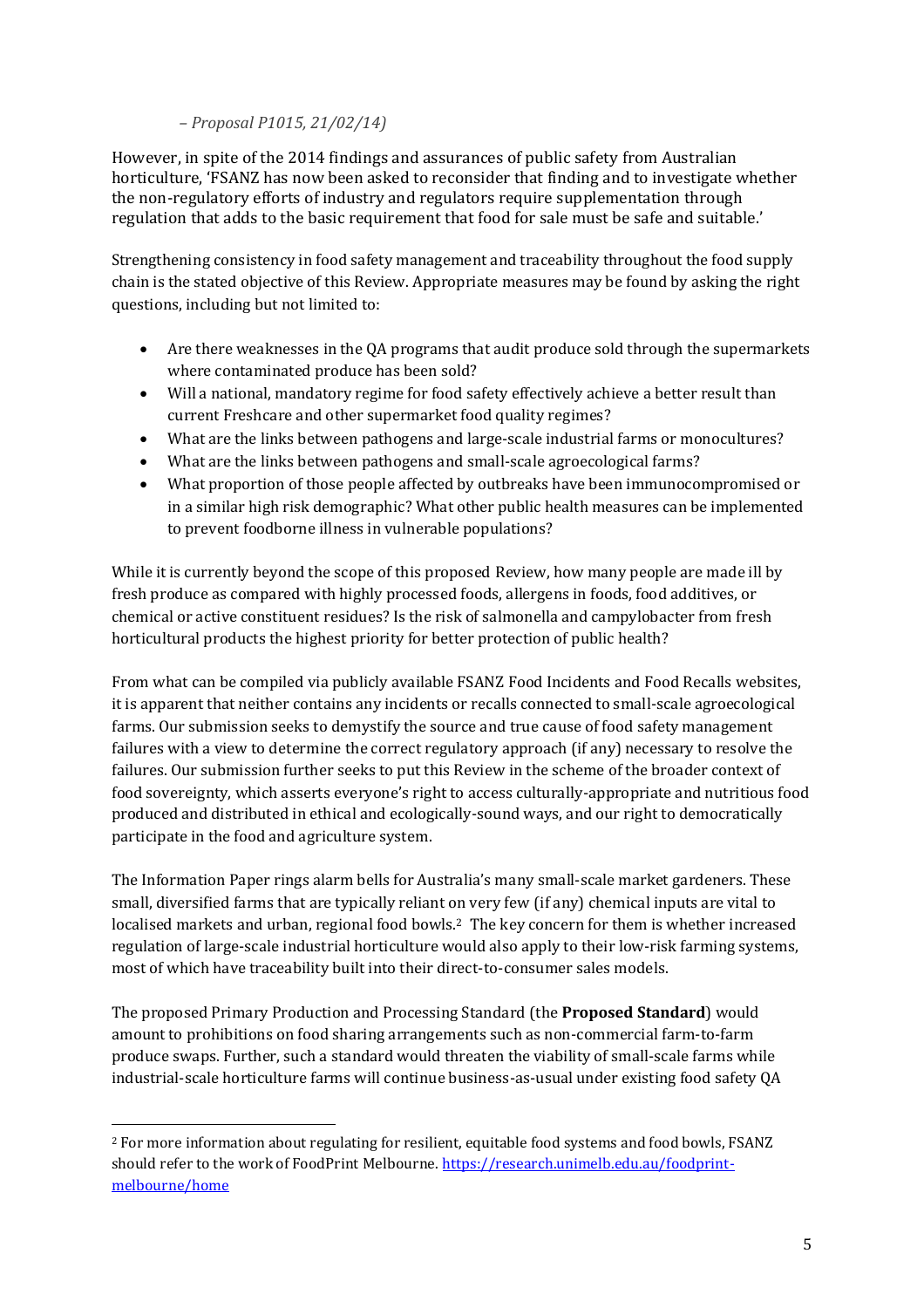programs.

More broadly, the *Foodborne Illness Reduction Strategy 2018-21+* (the **Strategy**) relevant to the Review did not recommend pursuing the earlier proposal to increase regulation of high-risk horticulture products, but instead focused on the much higher risks in poultry and eggs.

The way in which finalised food standards become law under the FSANZ Act precludes consultation to one isolated step of the process. Afterwards, only government agencies, the applicant, FSANZ Board, Forum Members and finally Ministers are able to influence decisions.<sup>3</sup>

The newly adopted UN Declaration on the Rights of Peasants and Other People Working in Rural Areas asserts the right of small-scale farmers to participate in 'decision-making processes on food and agriculture policy' (UNDROP, Article 15.4). As stakeholders and representatives of farmers and eaters, we seek further engagement in the making of new standards or major variations which can become law.

| <b>Recommendation 1</b><br>The development of a mandatory Primary Production and Processing<br>Standard for "high-risk" horticulture (the Proposed Standard) is<br>unacceptable. This process should be halted and substituted by an<br>engaging, transparent and participatory approach which identifies the<br>current priority needs of horticulture farmers, and which uses measures<br>already available in the food regulatory system to prevent outbreaks.<br>Any risk-management measures considered should target the most<br><b>Recommendation 2</b><br>frequent source of outbreaks, namely large-scale, intensive operations and<br>sections of the processing industry engaged in the export and import of<br>horticultural products. Appropriate assessments of relationship between<br>scale, production methods, and risk should be a priority.<br><b>Recommendation 3</b><br>The Office of the Commissioner for Better Regulation (OCBR), including<br>the Red Tape Unit, and similar commissioners or authorities of all States<br>and Territories should be notified of this Review to provide practical<br>advice and support to the Government on the impacts of regulatory<br>burden on agriculture. This can be done through the Regulatory Impact<br>Assessment (RIS) and Legislative Impact Assessment (LIA) processes.<br><b>Recommendation 4</b><br>FSANZ's rushed attempt to commence a major assessment procedure<br>by mid-2019 should be slowed to set a measured pace to allow for a<br>comprehensive and effective regulatory response, inclusive of broad<br>consultation with farmers at all scales and their representative bodies.<br><b>Recommendation 5</b> |                                                                            |
|----------------------------------------------------------------------------------------------------------------------------------------------------------------------------------------------------------------------------------------------------------------------------------------------------------------------------------------------------------------------------------------------------------------------------------------------------------------------------------------------------------------------------------------------------------------------------------------------------------------------------------------------------------------------------------------------------------------------------------------------------------------------------------------------------------------------------------------------------------------------------------------------------------------------------------------------------------------------------------------------------------------------------------------------------------------------------------------------------------------------------------------------------------------------------------------------------------------------------------------------------------------------------------------------------------------------------------------------------------------------------------------------------------------------------------------------------------------------------------------------------------------------------------------------------------------------------------------------------------------------------------------------------------------------------------------------------|----------------------------------------------------------------------------|
|                                                                                                                                                                                                                                                                                                                                                                                                                                                                                                                                                                                                                                                                                                                                                                                                                                                                                                                                                                                                                                                                                                                                                                                                                                                                                                                                                                                                                                                                                                                                                                                                                                                                                                    |                                                                            |
|                                                                                                                                                                                                                                                                                                                                                                                                                                                                                                                                                                                                                                                                                                                                                                                                                                                                                                                                                                                                                                                                                                                                                                                                                                                                                                                                                                                                                                                                                                                                                                                                                                                                                                    |                                                                            |
|                                                                                                                                                                                                                                                                                                                                                                                                                                                                                                                                                                                                                                                                                                                                                                                                                                                                                                                                                                                                                                                                                                                                                                                                                                                                                                                                                                                                                                                                                                                                                                                                                                                                                                    |                                                                            |
|                                                                                                                                                                                                                                                                                                                                                                                                                                                                                                                                                                                                                                                                                                                                                                                                                                                                                                                                                                                                                                                                                                                                                                                                                                                                                                                                                                                                                                                                                                                                                                                                                                                                                                    |                                                                            |
|                                                                                                                                                                                                                                                                                                                                                                                                                                                                                                                                                                                                                                                                                                                                                                                                                                                                                                                                                                                                                                                                                                                                                                                                                                                                                                                                                                                                                                                                                                                                                                                                                                                                                                    | That the drafting stage of such a Review be put on hold until the required |

# Recommendations

l

<sup>3</sup> <https://foodregulation.gov.au/internet/fr/publishing.nsf/Content/making-food-standards>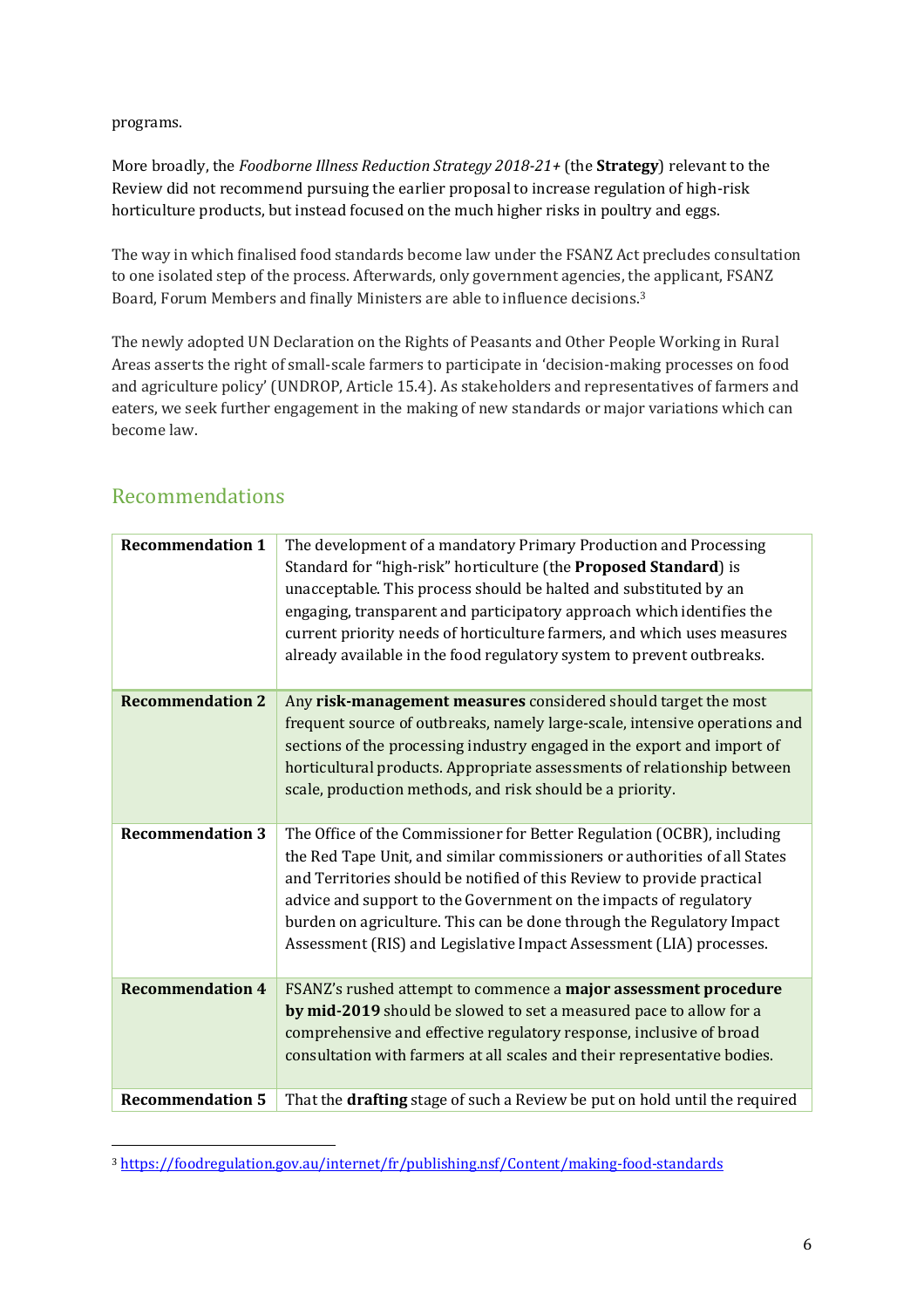|    | steps are taken to:                                               |
|----|-------------------------------------------------------------------|
|    | Consult with producers with regard to the cost and administrative |
|    | impact of any of FZANZ's proposals;                               |
| 2. | Identify and improve any current regulatory and non-regulatory    |
|    | measures that could be improved, rather than adding more costly   |
|    | and burdensome steps for producers and processors;                |
| 3. | Provide the expected assurances to low-risk producers that there  |
|    | will be exemptions that apply to them should any new regulatory   |
|    | measures be put in place;                                         |
|    |                                                                   |

# Key issues

## The case given for increased regulation is extremely weak

We refuse to accept new regulation of 'high-risk horticulture' as there is patently no case justifying it.

The Information Paper states that *since 2014, there have been several food incidents involving fresh produce in Australia:*

- *Hepatitis A in frozen berries (2015)*
- *Salmonella in pre-packed lettuce (2016)*
- *Salmonella in mung bean sprouts (2016)*
- *Salmonella in rockmelons (2016)*
- *Hepatitis A in frozen berries (2017)*
- *Listeria monocytogenes in rockmelons (2018)*
- *Hepatitis A in pomegranate arils (2018)*

The outbreaks listed to justify increasing regulation are totally insufficient to warrant the proposal.

Totalling seven since 2014, three outbreaks were from imported frozen products (berries and pomegranate). Increasing regulatory burden on Australian farmers will not decrease the risk of foodborne illness from imported product.

The outbreak caused by mung bean sprouts was already covered by existing codes, and should not be used to justify regulating an unregulated sector.

This leaves just three outbreaks to justify increasing regulation: one in packaged lettuce and two in rockmelon, all of which were produced in accordance with third-party audited food safety programs.

**Effectively, there have been zero outbreaks identified by FSANZ since 2014 that could have been prevented by mandatory regulation of horticulture.**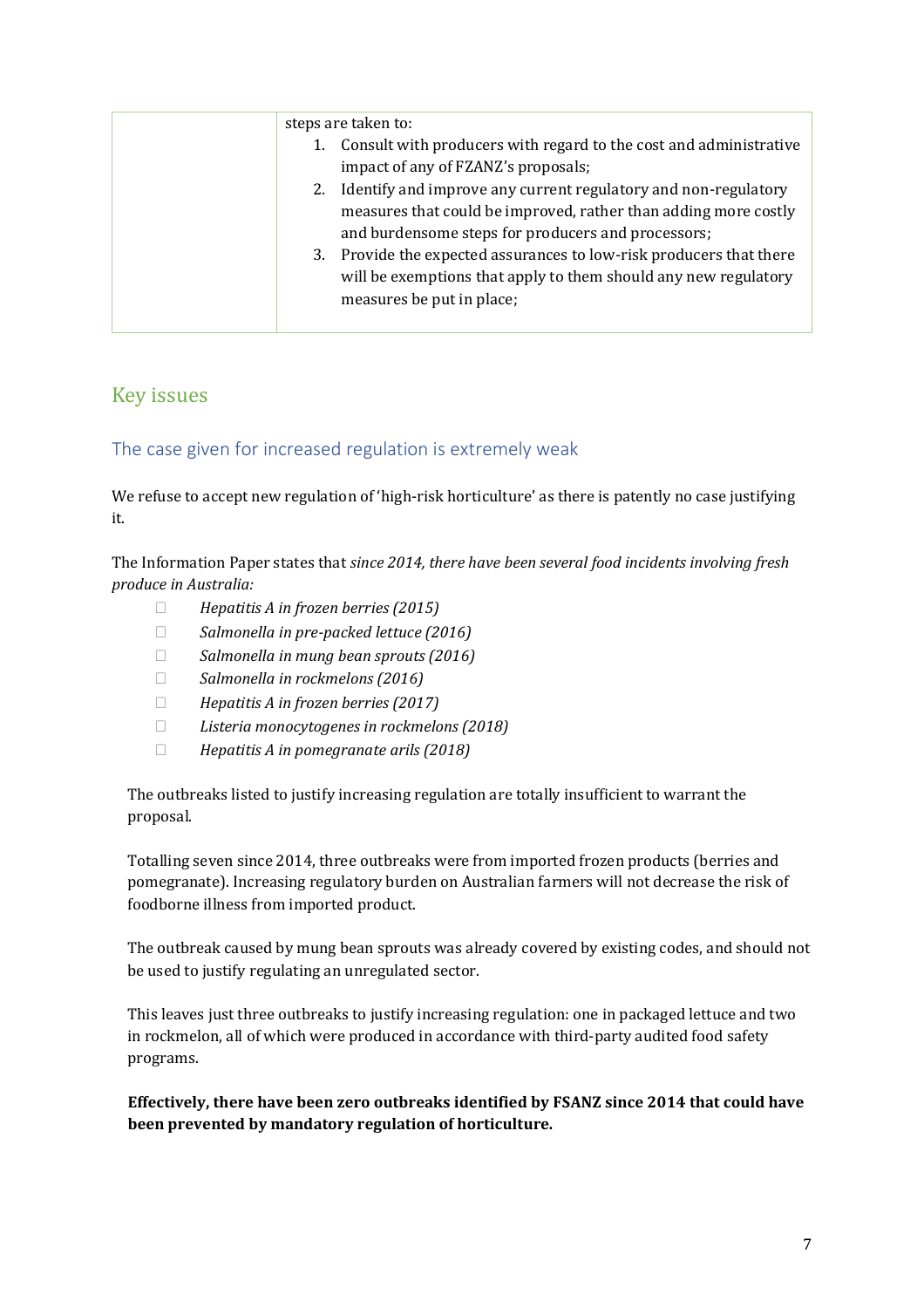|                       |                         | <b>CONTEXT</b>    |                   |                 |
|-----------------------|-------------------------|-------------------|-------------------|-----------------|
| <b>PRODUCE</b>        | Farm                    | Import /          | Market /          | <b>PATHOGEN</b> |
|                       |                         | Domestic          | <b>QA Program</b> |                 |
| <b>Frozen berries</b> | Large company,          | Strawberries,     | IGA, Foodworks,   | Hep A           |
|                       | Creative                | raspberries and   | SPAR etc.         |                 |
|                       | Gourmet's Mixed         | blackberries      |                   |                 |
|                       | Berries, supplied       | from China,       |                   |                 |
|                       | by Entyce Foods         | blueberries from  |                   |                 |
|                       |                         | Canada. Berries   |                   |                 |
|                       |                         | packaged in       |                   |                 |
|                       |                         | China, shipped    |                   |                 |
|                       |                         | and repackaged    |                   |                 |
|                       |                         | in Australia      |                   |                 |
| Pre-packed            | Tripod Farmers,         | Domestic sales to | Coles and         | Rare anatum     |
| lettuce               | mass production         | companies e.g.    | Woolworths        | strain of       |
|                       | monoculture             | Lite N Easy       |                   | salmonella      |
|                       |                         |                   |                   |                 |
| <b>Mung bean</b>      | Star Tu at              | Domestic sales,   | SA and NT         | Salmonella      |
| sprouts               | Thebarton, SA           | Chinese-owned     | supermarkets      |                 |
|                       | * under the label       | company           |                   |                 |
|                       | <b>Sunshine Sprouts</b> |                   |                   |                 |
| <b>Rockmelons</b>     | <b>Red Dirt</b>         | Domestic          | Coles and         | Listeria        |
|                       | Rockmelons &            |                   | Woolworths        | Salmonella      |
|                       | Rombola Farm            |                   |                   |                 |
| Pomegranate           | Creative                | Sourced from      | All major         | Hep A           |
| arils                 | Gourmet                 | Egypt             | supermarkets      |                 |
|                       | (Entyce Food            |                   |                   |                 |
|                       | <b>Ingredients Pty</b>  |                   |                   |                 |
|                       | Ltd)                    |                   |                   |                 |
|                       |                         |                   |                   |                 |

The outbreaks come from food produced in intensive monocultures that subsequently travels through long supply chains.

The misconceptions about foodborne illness and its causes are widespread. In fact, only four percent of all food-borne outbreaks reported in Australia from 2001 to 2005 were attributed to fresh produce. 4

## Lack of support from the industry

l

The attempt to implement Standard in 2014 was abandoned, and at the time there was "no uniform support for developing a Standard" at that stage. <sup>5</sup> (see **Proposal P1015 - Primary Production & Processing Standard for Horticulture, the members of the Horticulture Group.** The Victorian

<sup>4</sup> Marilyn C. Erickson and Michael P. Doyle. Improving Food Safety Through a One Health Approach: Workshop Summary.

<https://www.ncbi.nlm.nih.gov/books/NBK114507/>

<sup>5</sup> <http://www.foodstandards.gov.au/code/primaryproduction/horticulture/Pages/default.aspx>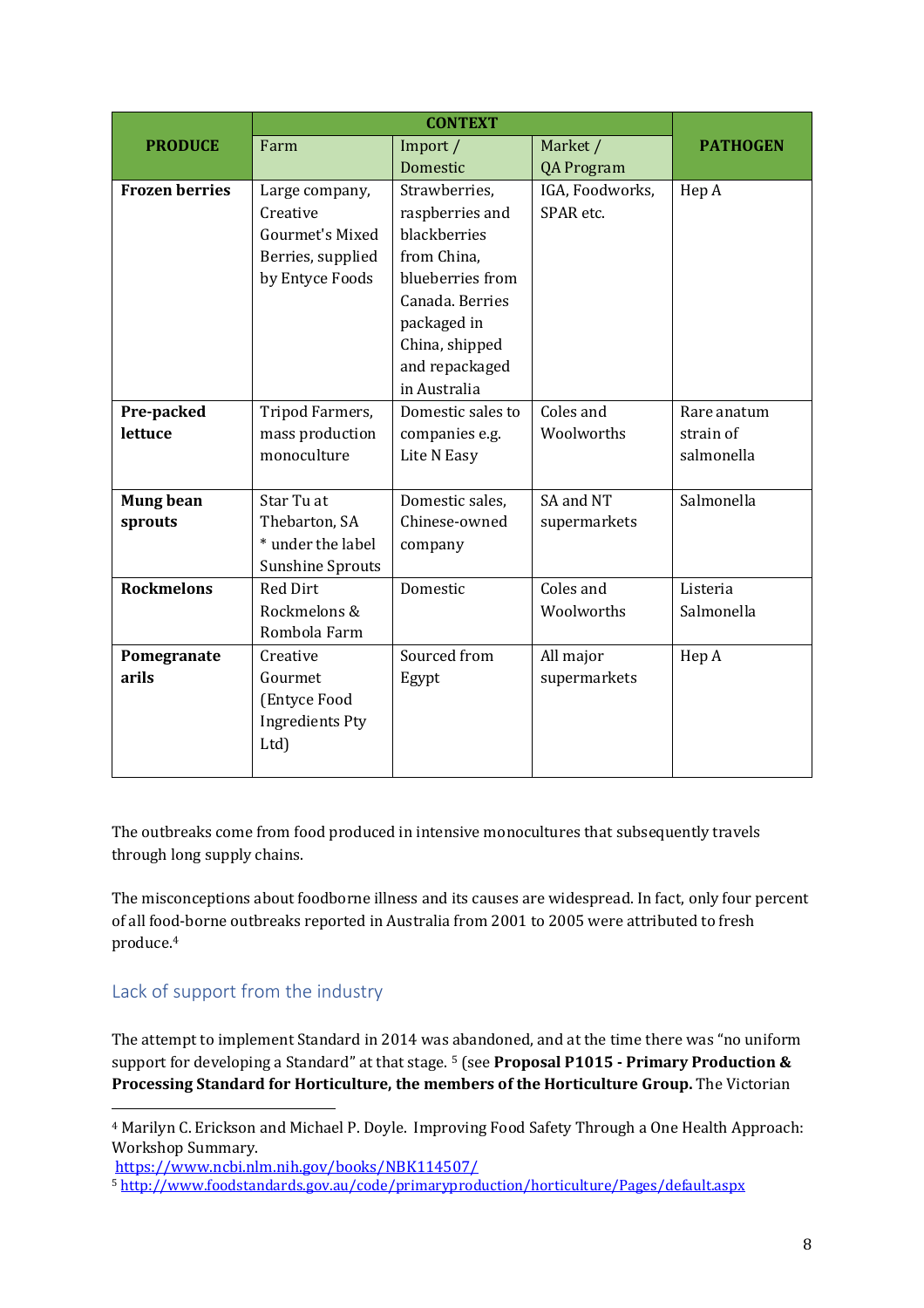Farmers' Markets Association (VFMA) pointed out the negative impacts such regulation would have on their members, small- to medium-scale farmers selling directly through farmers' markets. They urged FSANZ to adopt the option to increaser education of producers and consumers, offering to assist with these efforts.

Submission of the Victoria Farmers' Market Association excerpts:

Producers are strongly united in the view that additional regulation placed on their businesses would not prevent food borne illness. Rather, it would simply add to their administrative workload and would change little if any of their current practices. Producers would be happy to receive guidelines

and information that would help them identify and further manage risks, but they do not have the resources to meet additional regulatory requirements.

#### **Suggested alternatives**

There were further suggestions of approaches that could help support the FSANZ effort to improve food safety for fresh horticultural produce:

- Consumer education farmers' market producers are constantly discussing their produce with customers and are astounded at the number of people buying produce and not washing it before eating. Consumers are often unaware of the need to wash produce, and this is particularly important for products that are not able to be effectively cleaned before sale - such as leeks, heading lettuce varieties, and some brassicas.
- Providing guidelines for producers including treatment of manure fertilizers, washing procedures and water quality. This needs to be guided, not regulated.

The VFMA can play a significant role by providing information to producers, market managers as well as to farmers' market shoppers about their respective role in ensuring food safety.

The VFMA is also a vital reference point for any issues affecting the horticultural industry  $-$  and particularly where small growers are potentially impacted.

#### Conclusion

A regulatory approach to improving food safety for fresh horticultural produce would be detrimental to many businesses in the farmers' market sector. Strategies including consumer information and guidelines for producers are suggested. The VFMA should be kept involved as an industry reference and communication point throughout the development of this initiative.

# Increased regulation would reduce access to fresh, local fruit and vegetables to the detriment of public health

The public health system in Australia is under pressure due to an epidemic of dietrelated disease. One of the most important ways to counter the effects of poor dietary options is to ensure the public have access to high quality fresh vegetables and fruits. Requiring every enterprise that produces vegetables to have a licence will make such enterprises as urban micro farms, community-supported agriculture, food buyers' groups, farmers' markets, and foodbanks more difficult to start and harder to run.

According to the IBISWorld *Fruit and Vegetable Processing - Australia Market Research Report*,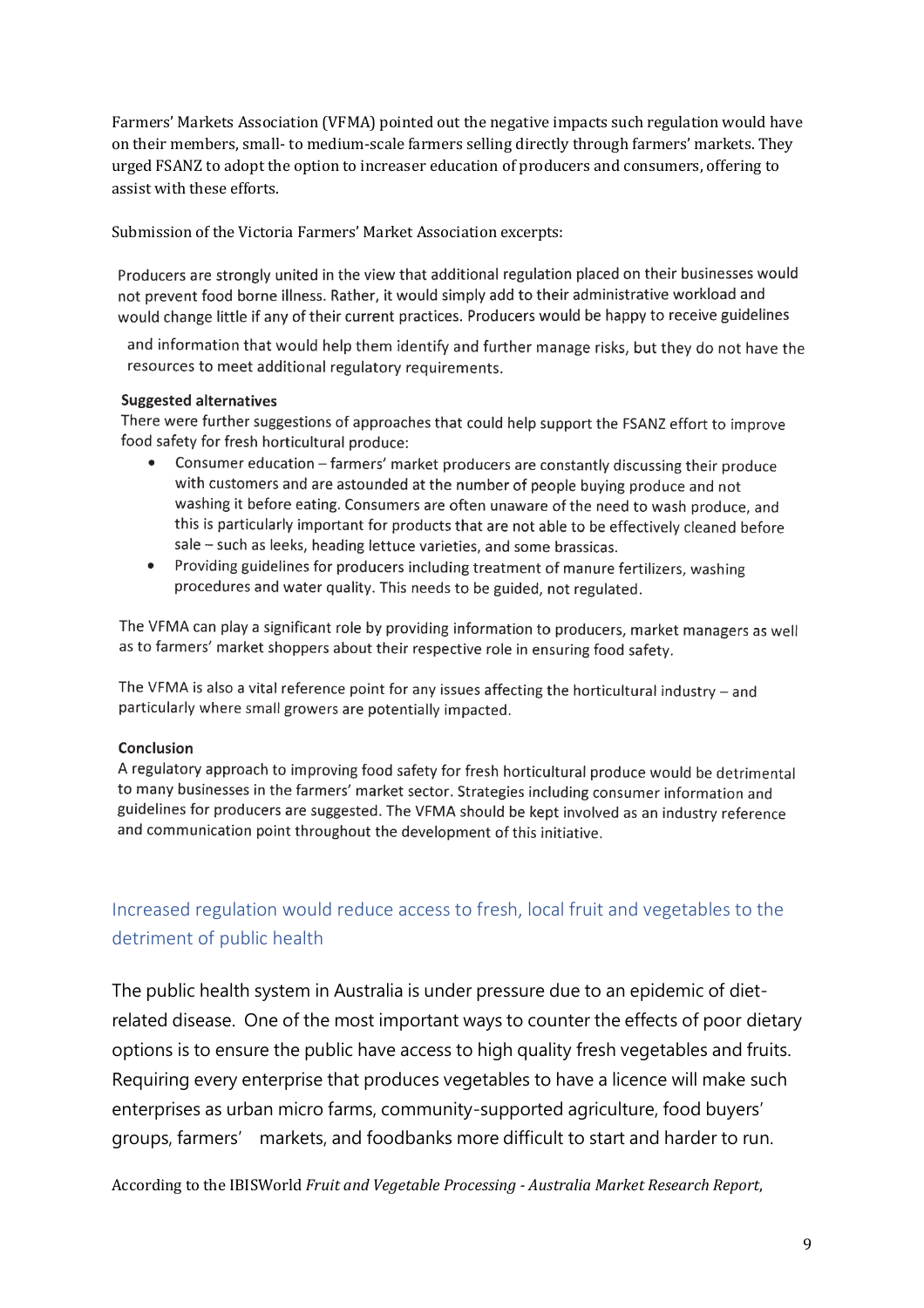domestic demand for processed fruit and vegetables has trended down in recent years, and Australian fruit and vegetable processors are forecast to face greater regulatory restraints.<sup>6</sup>

As a signatory to the United Nations (UN) Covenant on Economic, Social and Cultural Rights, Australia is bound to ensure the full enjoyment of the universal human rights it outlines, include the right to adequate food.<sup>7</sup> That obligation includes *respecting*, *protecting*, *facilitating* and *providing* access to adequate food to ensure food security and healthy livelihoods.<sup>8</sup>

Australia is currently behind on providing access to fresh food to Australians. Indeed, the Department of Agriculture has set out a number of aspirational agricultural and food policies and has set up numerous task groups in order to improve policymaking. However, major determinants of food prices along value-chains are becoming more complex in nature and connection to other factors. Increasing the burden of regulation on existing producers will only add to factors which may result in their ceasing production.

## Risk: scale matters

As stated in the Information Paper, the existing Standards do not present a consistent approach to managing risk because they provide a range of food safety management provisions depending on the sector. This inconsistency has arisen because the standards were developed iteratively over time by commodity.

As the Information Paper states, in 2011, Forum endorsed the Ministerial Policy Guideline on Food Safety Management for General Food Service and Closely Related Retail Sectors (Policy Guideline) to provide revised policy guidance for the catering sector. The 2011 guideline promotes the use of a range of food safety management options, **proportionate to risk.** Since then, the FSM WG have considered how to implement the 2011 policy guidelines, including a **tiered approach** for food safety management based on risk.

Should the Review proceed, it must assure small-scale producers that safety management options, mandatory or not, will be commensurate to risk, and acknowledge the high level of traceability in models where produce is sold directly from the farmer to consumers.

FSANZ uses a flow chart in its 2018 **Strategy** document to show the 'food chain for each commodity', which fails to capture the model of most small-scale farms. The many risk points represented in the conventional industrial supply chain are vastly reduced in small-scale farming models, most of whom sell their produce direct to consumers.

l <sup>6</sup> Ibid.

<sup>7</sup> Article 2 of the International Covenant on Economic, Social and Cultural Rights (ICESCR).

<sup>8</sup> United Nations Human Rights Office of the High Commissioner, Special Rapporteur on the Right to Food,

<sup>&</sup>lt;http://www.ohchr.org/EN/Issues/Food/Pages/FoodIndex.aspx>.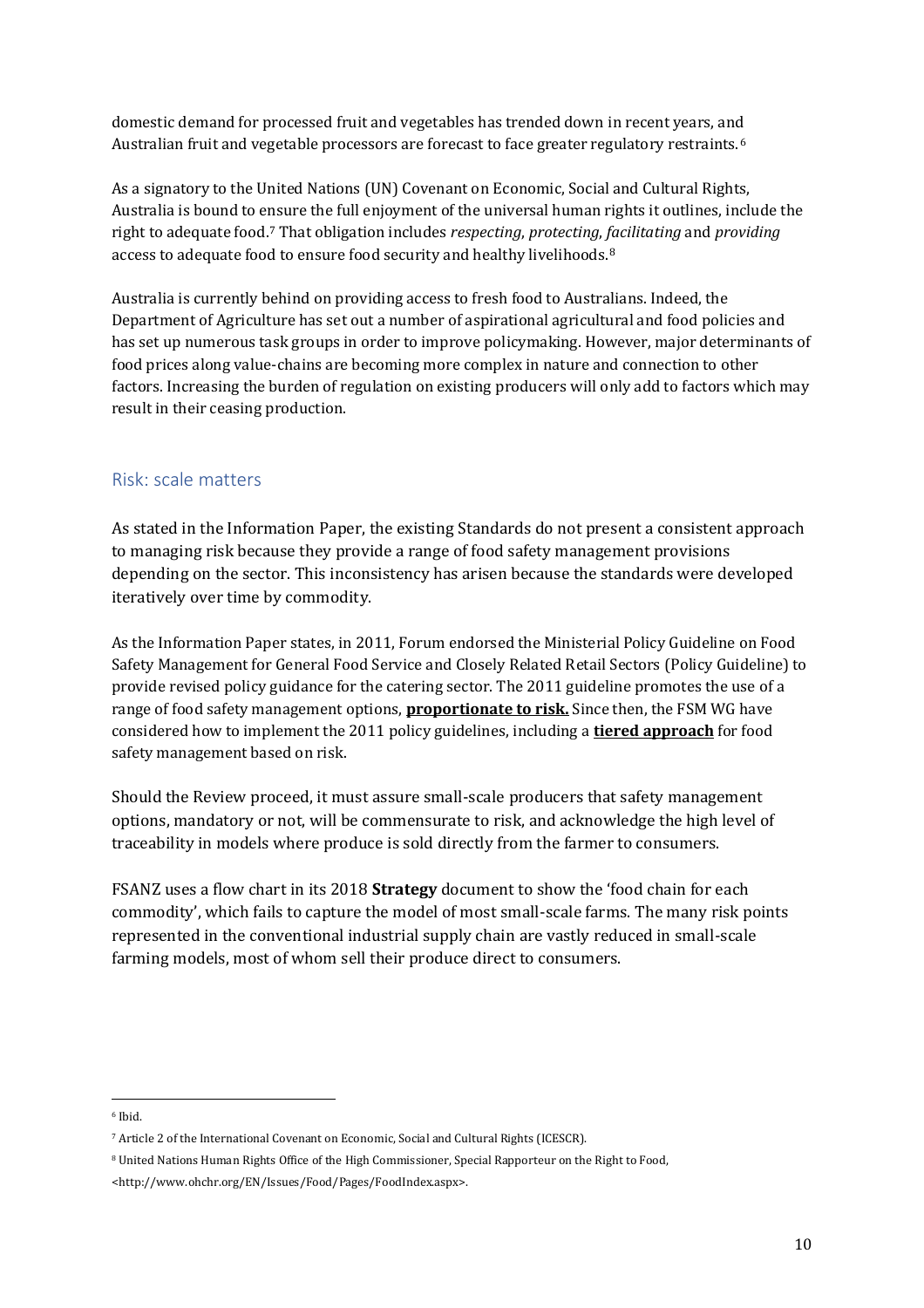## **Conventional Supply Chain for Commodities**



The costs to the community of a food regulatory system that mandates a licence to sell salad would be significantly greater than any benefit. Many small farms are starting in horticulture because of the low barriers to entry. Increasing regularity barriers into horticulture production would prohibit the growing movement of young people returning to farm in small-scale agroecological ways, and in turn inhibit communities' access to fresh, local food produced in ecologically-sound systems.

The UN Declaration on the Rights of Peasants and Other People Working in Rural Areas asserts that: 'States shall take all appropriate measures to ensure that their rural development, agricultural, environmental, trade and investment policies and programmes contribute effectively to protecting and strengthening local livelihood options and to the transition to sustainable modes of agricultural production.' It further asserts that 'States shall stimulate sustainable production, including agroecological production, whenever possible, and facilitate direct famer-to-consumer sales.' (UNDROP, Article 16.4)

Finally, the benefits of increased regulation of horticulture would have dubious benefits as large industrial farms will continue under business-as-usual QA programs and occasional outbreaks will still occur.